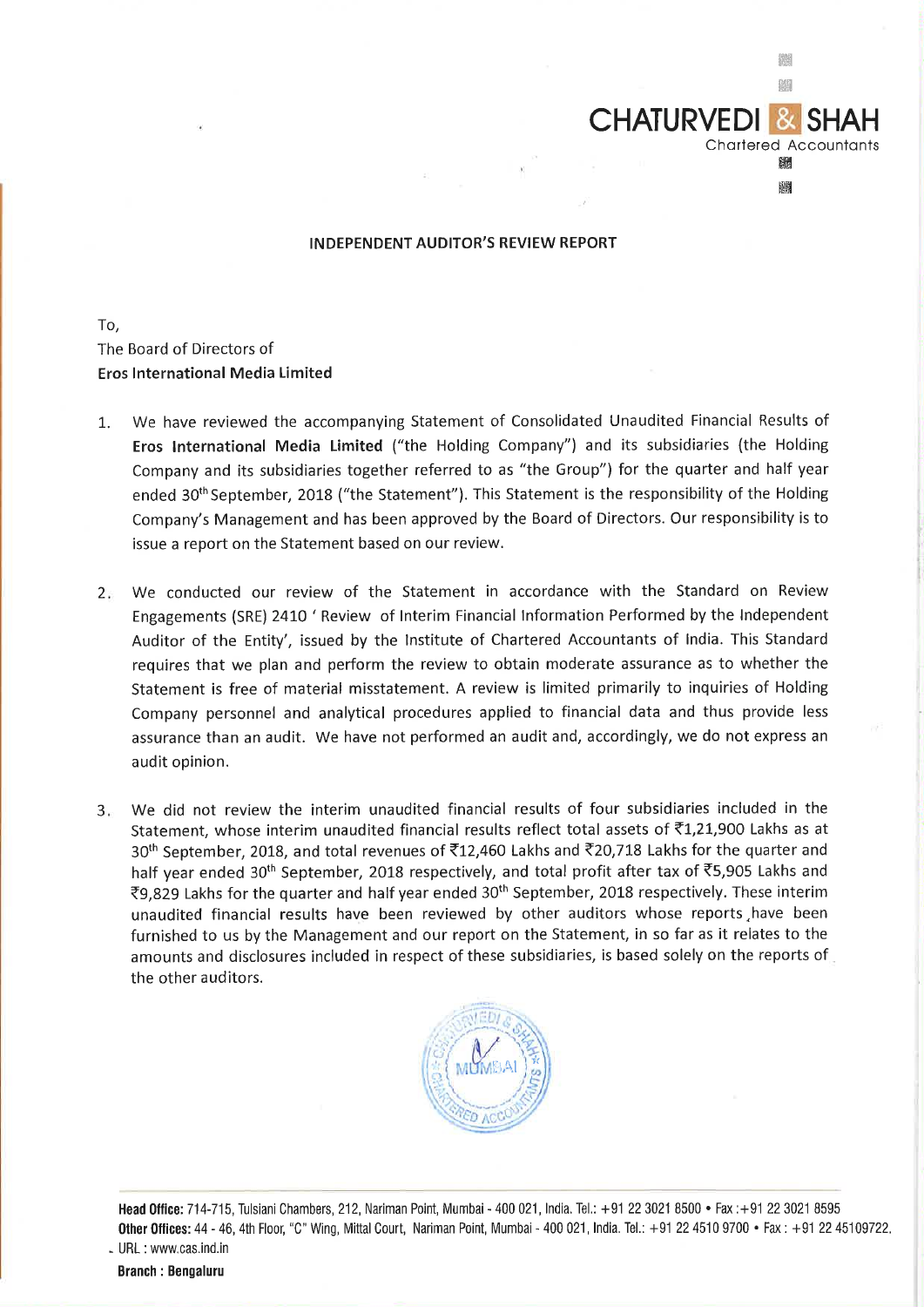$CHATURVEDI$ Chartered Accountants

> **图** ml

 $\Box$ ÷

4. The Statement includes the results of the following entities:-

| Name of the Entity                               | Relationship |  |  |  |
|--------------------------------------------------|--------------|--|--|--|
| Eros International Films Private Limited         | Subsidiary   |  |  |  |
| <b>Eyeqube Studios Private Limited</b>           | Subsidiary   |  |  |  |
| <b>EM Publishing Private Limited</b>             | Subsidiary   |  |  |  |
| <b>Eros Animation Private Limited</b>            | Subsidiary   |  |  |  |
| Universal Power Systems Private Limited          | Subsidiary   |  |  |  |
| Big Screen Entertainment Private Limited         | Subsidiary   |  |  |  |
| Copsale Limited                                  | Subsidiary   |  |  |  |
| <b>Digicine PTE Limited</b>                      | Subsidiary   |  |  |  |
| <b>Colour Yellow Productions Private Limited</b> | Subsidiary   |  |  |  |
| Eros International Distribution LLP              | Subsidiary   |  |  |  |

5. Based on our review conducted as stated above and based on the consideration of the reports of the other auditors referred to in paragraph 3 above, nothing has come to our attention that causes us to believe that the accompanying Statement, prepared in accordance with the applicable Indian Accounting Standards i.e. Ind AS prescribed under Section 133 of the companies Act, 2013 read with relevant rules issued there under and other recognized accounting practices and policies, has not disclosed the information required to be disclosed in terms of Regulation 33 of the SEBI (Listing Obligations and Disclosure Requirements) Regulations, 2015 and SEBI circular dated 5th July, <sup>2016</sup> including the manner in which it is to be disclosed, or that it contains any material misstatement.



**For Chaturvedi** & **Shah**  Chartered Accountants Firm Registration No. 101720W  $N_{A\wedge a}$ 

**Amit Chaturvedi**  Partner Membership No.: 103141

Place: Mumbai Date: 26<sup>th</sup> October, 2018

> **Head Oflice:** 714-715, Tulsiani Chambers, 212, Nariman Point, Mumbai- 400 021, India. Tel.: +91223021 8500 • Fax :+91223021 8595 **Other Offices:** 44 - 46, 4th Floor, "C" Wing, Mittal Court, Nariman Point, Mumbai - <sup>400</sup>021, India. Tel. : +91 22 451 0 9700 • Fax: +91 22 45109722. URL : www.cas.ind.in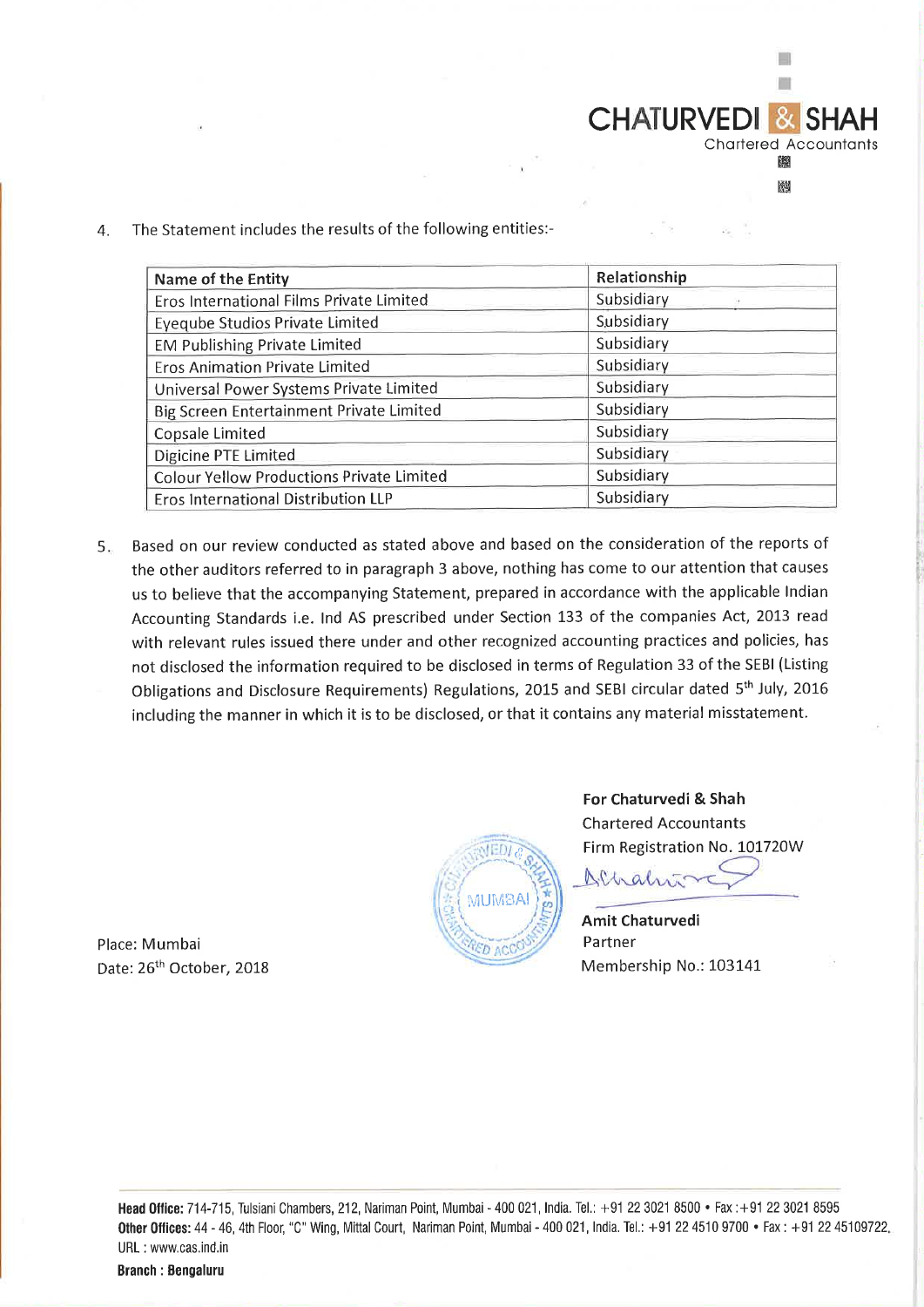

## **Eros International Media Limited**

Regd. Office : 201 Kailash Plaza, Plot No A-12, Opp Laxmi Industrial Estate, Link Road, Andheri (W), Mumbai 400053 UNAUDITED CONSOLIDATED FINANCIAL RESULTS FOR THE HALF YEAR ENDED 30 SEPTEMBER 2018

|          |                                                                     | (₹ in lacs, except per share data)                       |                                              |                                                          |                                                     |                                                     |                                          |
|----------|---------------------------------------------------------------------|----------------------------------------------------------|----------------------------------------------|----------------------------------------------------------|-----------------------------------------------------|-----------------------------------------------------|------------------------------------------|
|          | Particulars                                                         | <b>Ouarter</b> ended<br>30 September 2018<br>(Unaudited) | Quarter ended<br>30 June 2018<br>(Unaudited) | <b>Ouarter</b> ended<br>30 Sentember 2017<br>(Unaudited) | Half year ended<br>30 September 2018<br>(Unaudited) | Half year ended<br>30 Sentember 2017<br>(Unaudited) | Year ended<br>31 March 2018<br>(Audited) |
|          | Income                                                              |                                                          |                                              |                                                          |                                                     |                                                     |                                          |
|          | Net sales/income from operations                                    | 29.288                                                   | 21,793                                       | 26,826                                                   | 51.081                                              | 52.788                                              | 96.016                                   |
|          | Other income                                                        | 2.768                                                    | 564                                          | 567                                                      | 3.332                                               | 1.941                                               | 4,985                                    |
| m        | Tatal income (1+11)                                                 | 32,056                                                   | 22,357                                       | 27,393                                                   | 54,413                                              | 54,729                                              | 101,001                                  |
|          |                                                                     |                                                          |                                              |                                                          |                                                     |                                                     |                                          |
| 1V       | Expenses                                                            |                                                          |                                              |                                                          |                                                     |                                                     |                                          |
| a)       | Film right costs including amortization costs                       | 14.887                                                   | 9.015                                        | 11.895                                                   | 23,902                                              | 24,707                                              | 39.927                                   |
| b)       | Changes in inventories of film rights                               | (197)                                                    | 176                                          |                                                          | (21)                                                |                                                     | (141)                                    |
| c)       | Employee benefits expense                                           | 1.318                                                    | 1:354                                        | 1,504                                                    | 2.672                                               | 3,087                                               | 5,894                                    |
| d)       | Finance costs (net)                                                 | 1.755                                                    | 1,950                                        | 2.136                                                    | 3,705                                               | 3,994                                               | 8,053                                    |
| e)       | Depreciation and amortization expense                               | 251                                                      | 235                                          | 244                                                      | 486                                                 | 484                                                 | 1,028                                    |
| $\Omega$ | Other expenses                                                      | 5.122                                                    | 1.915                                        | 5.071                                                    | 7,037                                               | 10.355                                              | 17,505                                   |
|          | Total expenses (IV)                                                 | 23,136                                                   | 14,645                                       | 20,854                                                   | 37,781                                              | 42,635                                              | 72,266                                   |
|          | Profit before tax (III-IV)                                          | 8,920                                                    | 7,712                                        | 6,539                                                    | 16,632                                              | 12,094                                              | 28,735                                   |
| VI       | Tax expense                                                         |                                                          |                                              |                                                          |                                                     |                                                     |                                          |
| a)       | Current tax                                                         | 1,938                                                    | 3.219                                        | 1.834                                                    | 5,157                                               | 3.016                                               | 9,717                                    |
| b)       | Deferred tax expenses/(income)                                      | (749)                                                    | (1.502)                                      | (1.046)                                                  | (2.251)                                             | (1.459)                                             | (4.104)                                  |
|          | Total tax expenses/(credit) net                                     | 1,189                                                    | 1,717                                        | 788                                                      | 2,906                                               | 1,557                                               | 5,613                                    |
|          | VII Profit/(loss) for the year from continuing operation (V-VI)     | 7,731                                                    | 5,995                                        | 5,751                                                    | 13,726                                              | 10,537                                              | 23,122                                   |
|          | Attributable to:                                                    |                                                          |                                              |                                                          |                                                     |                                                     |                                          |
|          | Equity holders of Eros International Media Limited                  | 7.701                                                    | 5,932                                        | 5,521                                                    | 13.633                                              | 10:351                                              | 22,934                                   |
|          |                                                                     | 30                                                       | 63                                           | 230                                                      | 93                                                  | 186                                                 | 188                                      |
|          | Non-Controlling Interests                                           |                                                          |                                              |                                                          |                                                     |                                                     |                                          |
| VIII     | Other Comprehensive Income/(loss)                                   | (8)                                                      | 37                                           | 26                                                       | 29                                                  | 31                                                  | 273                                      |
| a)       | Items that will not be reclassified to profit or loss- net of taxes | 5,410                                                    | 4,059                                        | 499                                                      | 9,469                                               | 64                                                  | (222)                                    |
| p)       | Items that will be reclassified subsequently to profit or loss      | 5,402                                                    | 4,096                                        | 525                                                      | 9,498                                               | 95                                                  | 51                                       |
|          | Total other comprehensive Income/(loss) for the period              | 13.133                                                   | 10.091                                       | 6,276                                                    | 23,224                                              | 10,632                                              | 23,173                                   |
| IX       | Total comprehensive Income/(loss) for the period (VH+VIII)          |                                                          |                                              |                                                          |                                                     |                                                     |                                          |
|          | Attributable to:                                                    | 13.103                                                   | 10,028                                       | 6:161                                                    | 23,131                                              | 10,668                                              | 23,207                                   |
|          | Equity holders of Eros International Media Limited                  | 30                                                       | 63                                           | 115                                                      | 93                                                  | (36)                                                | (34)                                     |
|          | Non-Controlling Interests                                           | 9.511                                                    | 9,511                                        | 9.445                                                    | 9,511                                               | 9.445                                               | 9.497                                    |
|          | Paid up equity share capital (Face value of ₹ 10 each)              |                                                          | u.                                           | 43                                                       | ÷                                                   | $\geq 1$                                            | 214,803                                  |
|          | X1 Reserve excluding revaluation reserve                            |                                                          |                                              |                                                          |                                                     |                                                     |                                          |
|          | XII Earnings per share (EPS)                                        |                                                          |                                              |                                                          |                                                     |                                                     |                                          |
|          | (of ₹ 10 each) (not annualised)                                     | 8.10                                                     | $6 - 24$                                     | 5.84                                                     | 1434                                                | 10.97                                               | 24.26                                    |
|          | Basic                                                               | 8.00                                                     | 6.16                                         | 5.77                                                     | $14-17$                                             | 10.82                                               | 23.92                                    |
|          | Diluted                                                             |                                                          |                                              |                                                          |                                                     |                                                     |                                          |





## **EROS INTERNATIONAL MEDIA LIMITED**

Corporate Office: 901/902, Supreme Chambers, Off Veera Desai Road, Andheri (W), Mumbai - 400 053. Tel.: +91-22-6602 1500 Fax: +91-22-6602 1540 E-mail: eros@erosintl.com . www.erosintl.com Regd; Office: Kailash Plaza, 2nd Floor, Plot No. 12, Off Veera Desai Road, Andheri (W), Mumbai - 400 053. CIN No. 199999MH1994PLC080502